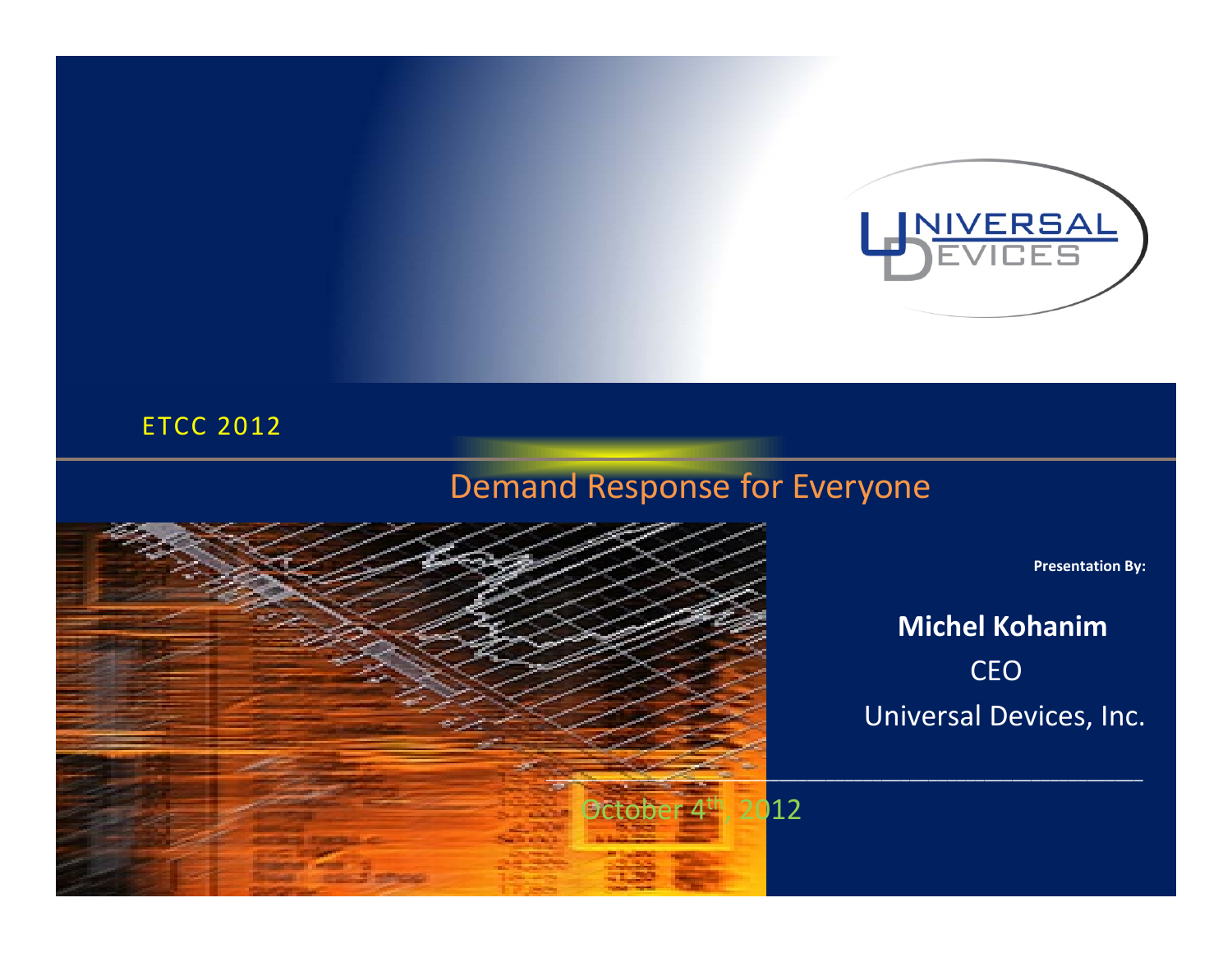### WHAT IS DEMAND RESPONSE?

### Devices Respond to the Grid

- • Direct relationship between demand, load on the grid, green house gases, and the likelihood of blackouts
- • Just like any other supply/demand scenarios, the higher the load, the higher the price
- • Consumers can use load and/or price information to not only curb demand but also save money and promote energy conservation

#### $\blacktriangleright$ Signaling

- •Flex Alert *(CA Only)* – the most basic tool providing Active/Inactive states
- • OpenADR – a complete / standards based set of load, price, and energy consumption signals through the Internet
- • AMI – a complete / standards based set of load, price, and energy consumption signals through the Smart Meter (SEP)

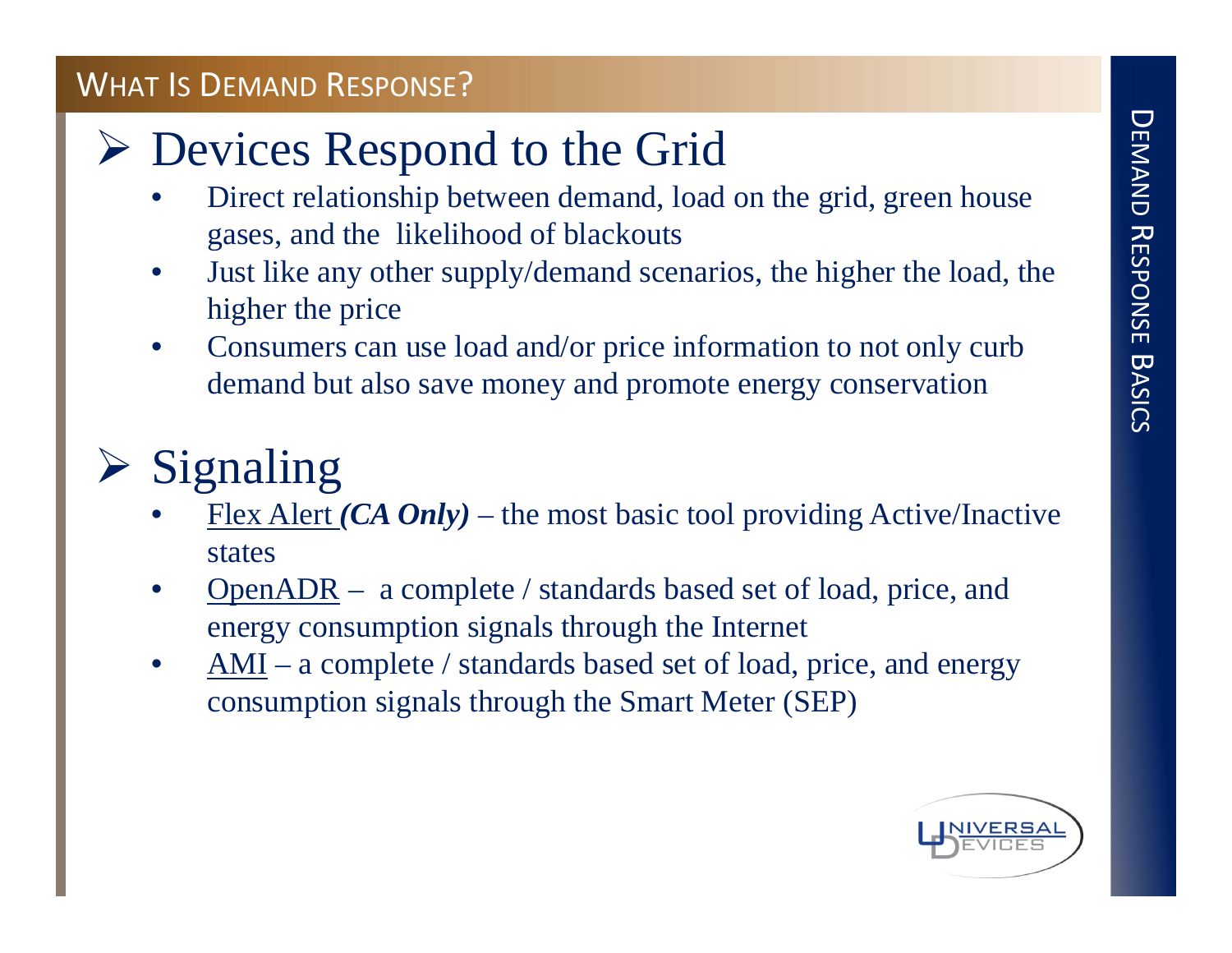# UBIQUITOUS DEMAND RESPONSE ERA

#### DEMAND RESPONSE FOR EVERYONE!

#### $\blacktriangleright$ Why now?

- • Historically – and due to cost – most demand response solutions focused on medium/large commercial venues
- •Proliferation of inexpensive and off the shelf communicating devices
- •Level of maturity of Demand Response standards
- • We do not have much time:
	- i. EISA 2007: Zero-Net by 2020 for all new constructions
	- ii. CA/AB32 : Reduce green house gas levels to 1990 levels by 2020

### > ESI

- • ESI (Energy Service Interface), at a high level, is an energy management system (EMS) with known interfaces to AMI
- •It's analogous to routers but for energy-aware resources
- $\bullet$  It facilitates communications between AMI, the consumer and his/her preferences, and end devices
- • It is a necessary component of standards based energy-awareinternetworks

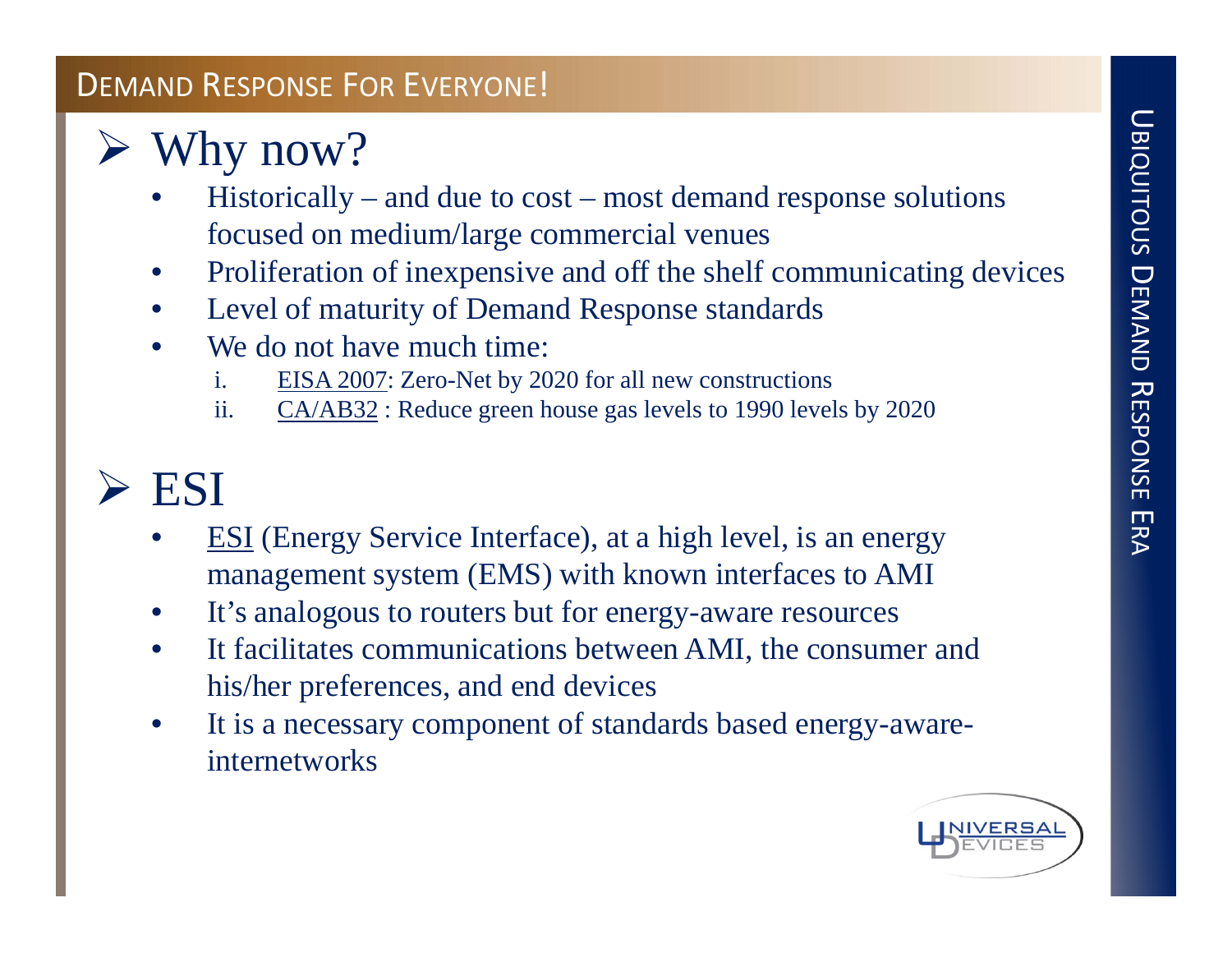### CHARACTERISTICS OF A GOOD ESI

### $\triangleright$  Inexpensive and commercially available

•Off the shelf and support for off the shelf communicating protocols

### $\triangleright$  Standards based and secure

- •Abstraction: OpenADR and SEP
- •Cyber-security tested and certified

### Automation

- • Easily configurable user scenarios based on important events such as price, climate conditions, occupancy, time of day, etc.
- • May learn and suggest energy saving modes based on environmental and user taken actions

#### $\blacktriangleright$ Autonomous

• Losing connectivity should have very limited impact on the correct operations of the system

### Remotely accessible

•Mobile device support

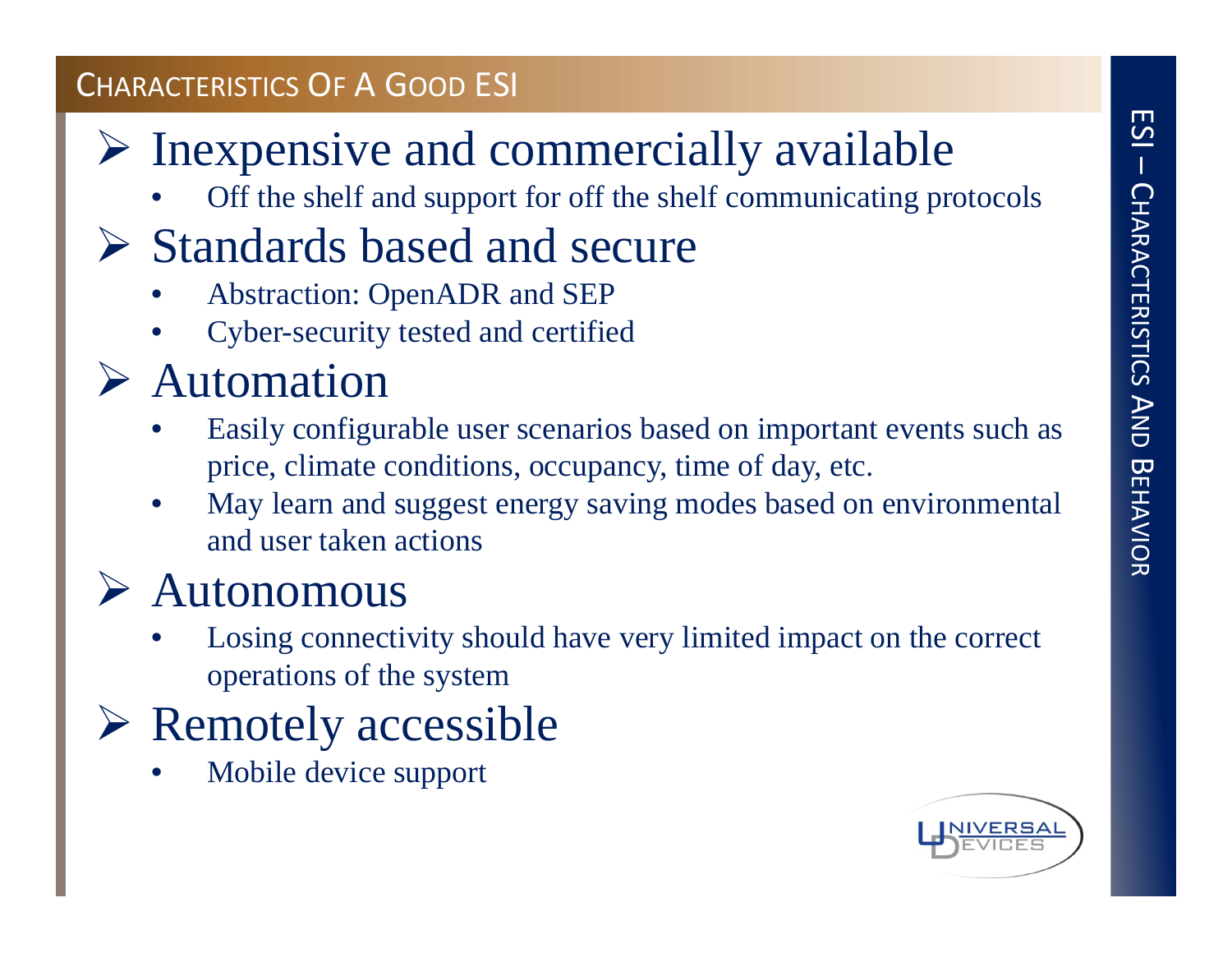### **TOPOLOGY**